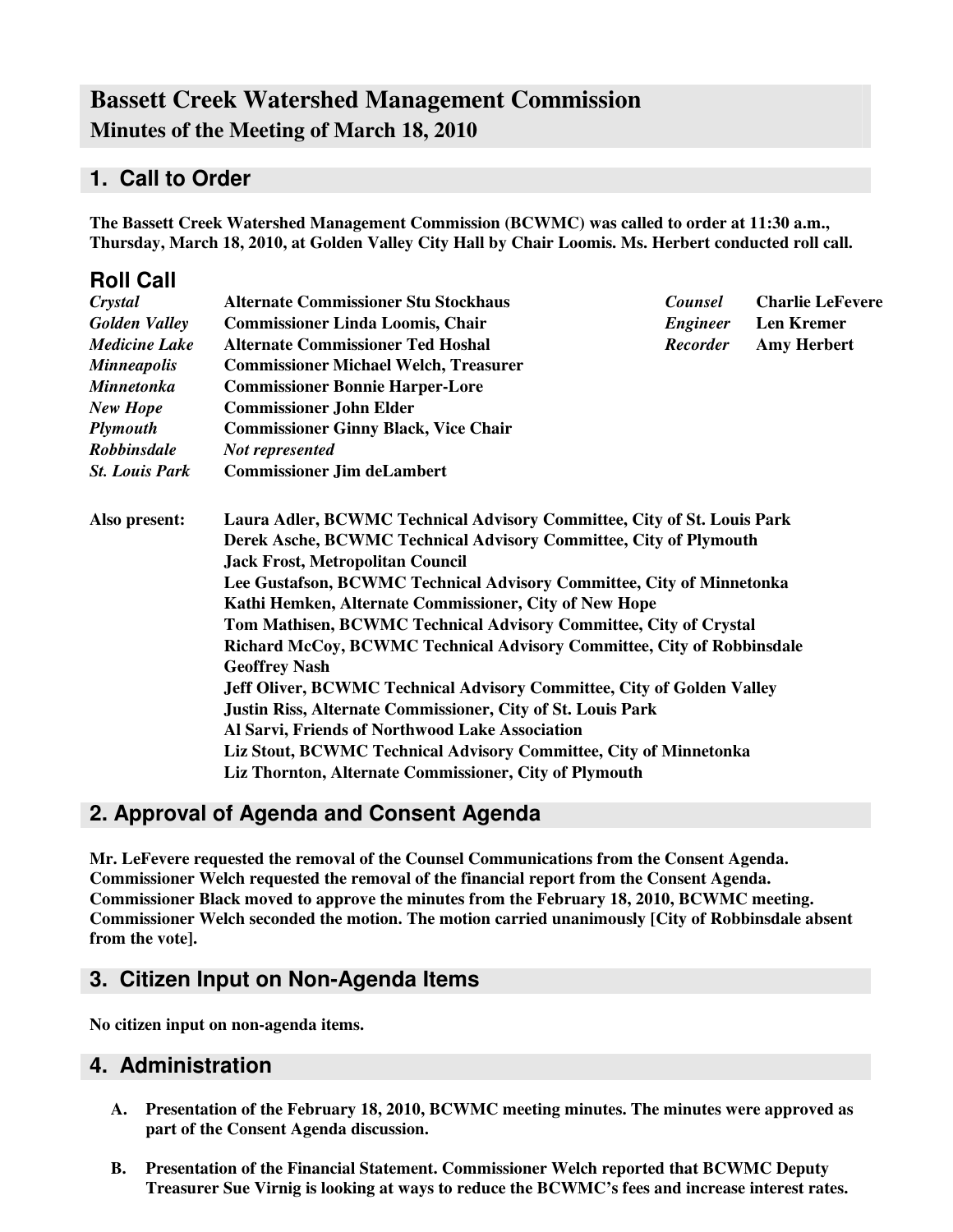**Commissioner Welch said he is planning to follow up with her regarding the distinction between the BCWMC's funds that are in non-interest-bearing accounts, which means the funds do not need to be collateralized, and the funds that are in investments, which are backed by Fannie Mae or Freddie Mac. Acting Commissioner Stockhaus moved to receive and file the financial report. Commissioner Black seconded the motion. The motion carried unanimously [City of Robbinsdale absent from vote.]**

**The general and construction account balances reported in the March 2010 Financial Report are as follows:**

| <b>Checking Account Balance</b>                      | 729,504.63   |
|------------------------------------------------------|--------------|
| <b>TOTAL GENERAL FUND BALANCE</b>                    | 729,504.63   |
| <b>Construction Account Cash Balance</b>             | 2,063,881.55 |
| Investment due 10/18/2010                            | 533,957.50   |
| Investment due 1/21/2015                             | 500,000.00   |
| TOTAL CONSTRUCTION ACCOUNT BALANCE                   | 3,097,839.05 |
| -Less: Reserved for CIP projects                     | 2,781,269.07 |
| Construction cash/investments available for projects | 316,569.98   |

#### **C. Presentation of Invoices for Payment Approval.**

#### **Invoices:**

- **i. Kennedy & Graven – Legal Services through January 31, 2010 - invoice for the amount of \$921.80.**
- **ii. Barr Engineering Company – February Engineering Services - invoice for the amount of \$37,758.47.**
- **iii. Amy Herbert – February Administrator Services - invoice for the amount of \$3,228.88.**
- **iv. D'amico Catering – March 2010 meeting catering – invoice for the amount of \$329.66.**

**Chair Loomis had a comment on the Barr Engineering Company invoice and removed it from the roll call vote. Commissioner Black moved to approve invoices i, iii, and iv. Commissioner Harper-Lore seconded the motion. By call of roll, the motion carried unanimously [City of Robbinsdale absent from vote].**

**Chair Loomis stated that on page 8 of Barr Engineering Company's invoice there is a \$5,085.50 item regarding the Sweeney Lake TMDL study. She said she spoke to the Commission Engineer about the charge. Chair Loomis reminded the Commission that there had been a meeting set up between the MPCA and the Sweeney Lake TMDL technical stakeholder group in which the MS4s were not invited to participate. Chair Loomis said that the charge on Barr's invoice is Barr's cost for preparing for that meeting. She reported that she has spoken with Brooke Asleson of the Minnesota Pollution Control Agency (MPCA), who stated thatshe had asked Barr to pull together the information because** she felt 'out of the loop' on this TMDL and wanted to meet with the technical staff to get up to speed. **Chair Loomis said she asked the Commission Engineer if this cost would be reimbursed to the Commission by the MPCA and that the Commission Engineer said it would not. Chair Loomis said** she didn't know if the Commission should be bearing the cost to get the MPCA up to speed on the **TMDL. Commissioner Welch commented that the MPCA doesn't direct Commission staff to conduct work; the Commission directs it staff to conduct work. Chair Loomis added that the Commission did**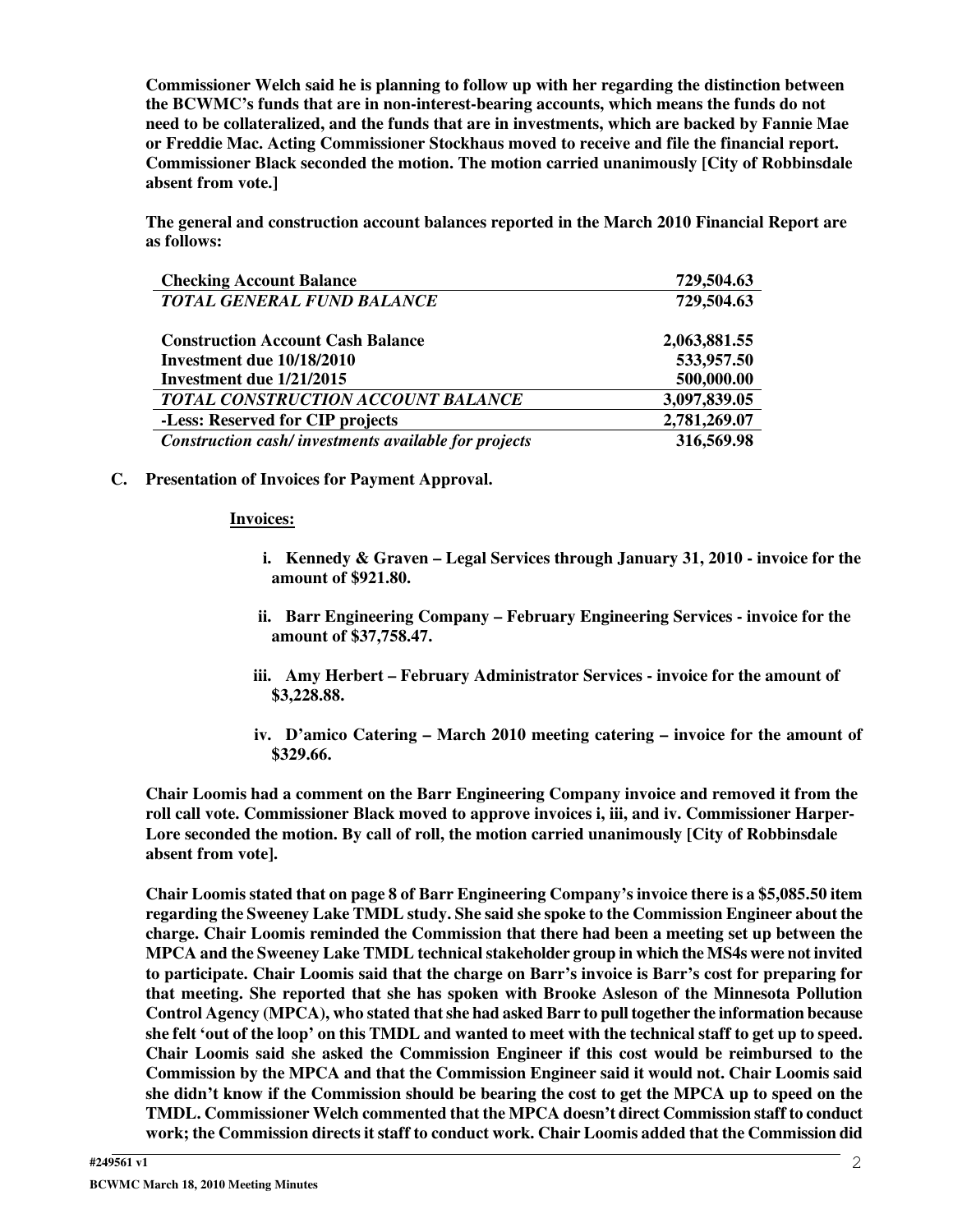**direct staff to set up a meeting between the MPCA and the Sweeney Lake TMDL MS4s and the MPCA seemed to usurp it.**

**Chair Loomis suggested that the Commission send a letter to the MPCA stating its concerns about the MPCA's direction to the BCWMC staff and the costs involved and requesting reimbursement. Commissioner Welch said he doesn't know if the Commission has a policy directly addressing this** issue, but he thinks it should be made clear that the Commission directs its staff to undertake work and there is also a certain amount of discretion that staff needs to be able to conduct its work and **be responsive since the Commission meets only once a month.**

**Commissioner Black said she supports writing a letter to the MPCA. She said the MPCA's request to Commission staff should have come back to the Commission for direction and approval. Commissioner Black said the Commission should draft a policy that regulates work by staff when the work would be over a certain dollar amount. Commissioner Welch said the policy is in the best** interest of the staff, too, because in between meetings items come up that need to be addressed. He **said in the case with the Sweeney Lake TMDL, the Commission's stated interest was in having the Sweeney Lake TMDL meeting go forward. Commissioner Welch recommended that the Commission pick a dollar amount or ask for staff to work with Counsel and the Recorder on what would be an appropriate structure and bring a proposed resolution back based on their experience** that would give staff the flexibility they need that perhaps has an interim check place in such as an **approval by the Chair. Commissioner Welch said he would be comfortable with authorizing such an interim approval for an expense of up to \$5,000 to \$10,000 for an ongoing project and thinks staff can work out a formula for the Commission review. Commissioner Welch moved for staff to prepare a draft policy for Commission review that structures the work taken on and invoiced by Commission staff between Commission meetings. Commissioner Black seconded the motion. The motion carried unanimously [City of Robbinsdale absent from vote].**

**Mr. Kremer explained that the MPCA asked Barr Engineering to pull together the information because the MPCA was trying to understand the relationship between the internal and external load as described in the Sweeney Lake TMDL. Mr. Kremer said the MPCA wanted to push toward a larger external load reduction and a smaller internal load reduction. He stated that the meeting materials needed to be assembled to explain how the recommendation was arrived at to implement BMPs that comprised the internal and external load reductions listed in the TMDL. Mr. Kremer said the MPCA claimed that the U.S. Environmental Protection Agency wouldn't approve the reduction recommendations listed in the TMDL and the MPCA wanted the Commission to increase the external load reduction and decrease the internal load reduction. Mr. Kremer said as a result, revisions were required on the TMDL text and modeling to arrive at the BMPs the MPCA wanted the TMDL to recommend. He said he understands that the TMDL that includes those revisions will be the TMDL submitted to the MS4s for review.**

**Commissioner Black asked if the Commission will see a similar bill from SEH, Inc. Mr. Kremer said SEH had to spend money to go through similar work to revise the TMDL per the MPCA's feedback but he doesn't know if SEH will ask for additional compensation for the work. He commented that SEH has had to attend meetings that were not part of the work plan and perhaps SEH will request payment for those meetings. Commissioner Welch stated that those costs should be reimbursed by the MPCA. Mr. Kremer said the Commission could justify requesting reimbursement from the MPCA but based on information he has heard about the limited amount of funds available to complete the TMDLs he thinks the Commission would receive a response stating that funds aren't available for the reimbursement. Chair Loomis moved that the Commission pay the Barr Engineering Company invoice. Commissioner Black seconded the motion. By call of roll, the motion carried unanimously [City of Robbinsdale absent from vote]. Chair Loomis volunteered to draft the letter to the MPCA.**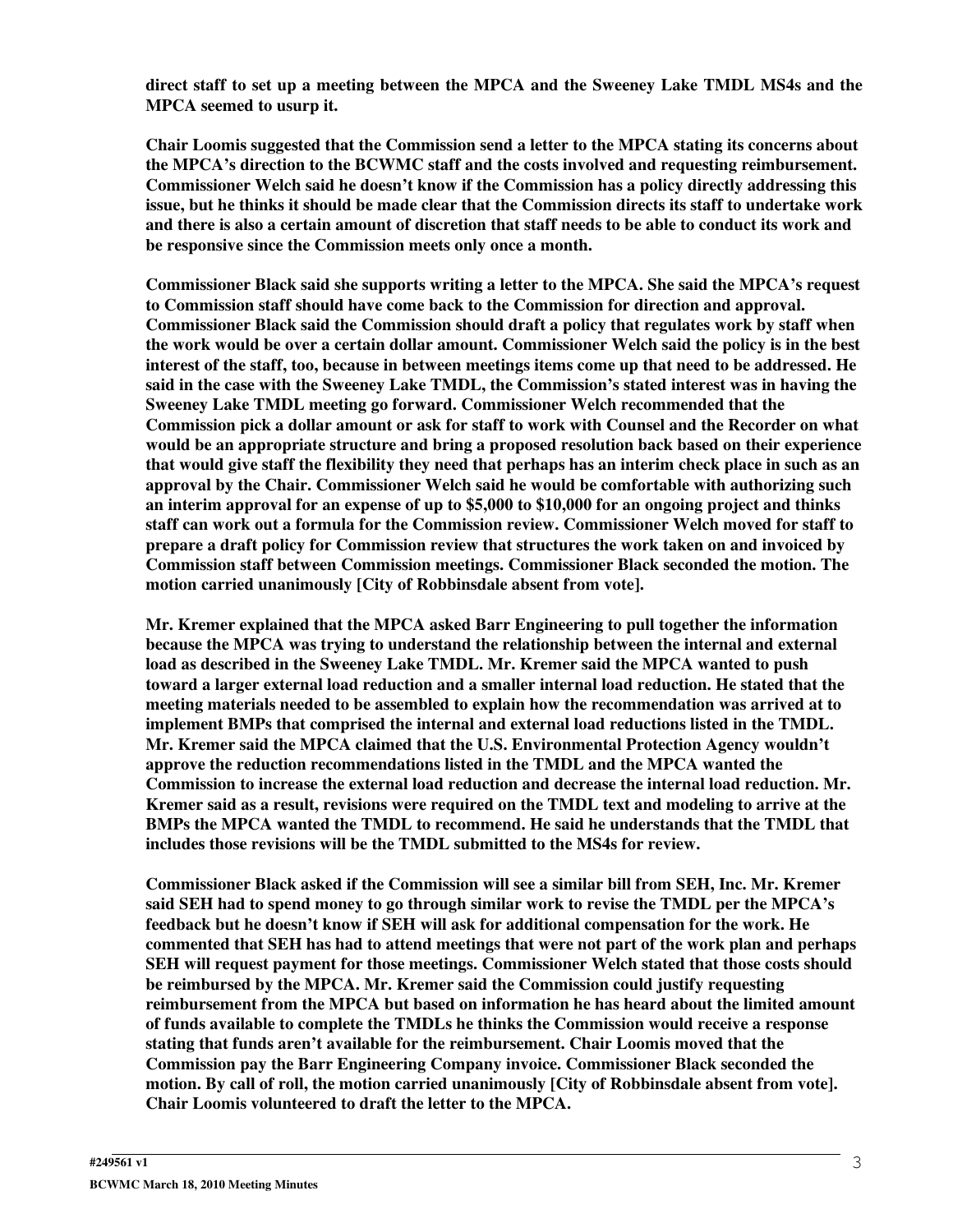- **D. City of Plymouth Reimbursement Request – West Medicine Lake Park Pond Project. Mr. Kremer reported that the Commission Engineer has reviewed the materials that were submitted by the City of Plymouth for the reimbursement of approximately 46% of the total estimated cost of the project. He said the project is approximately 50% complete and the Commission Engineer recommends full payment of the reimbursement request in the amount of \$501,475.74. Commissioner Black moved to approve the reimbursement. Commissioner Harper-Lore seconded the motion. By call of roll, the motion carried unanimously [City of Robbinsdale absent from vote].**
- **E. Review Format of BCWMC's Annual Report. Commissioner Welch asked for the format of the executive summary to change from the current newsletter-style to the style of the executive summaries of the Commission's feasibility reports. He said it should highlight the information about the work completed in 2009 and the information currently listed in the sidebars is secondary information and should come after the 2009 work highlights. Commissioner Welch brought up the statutory requirement of a written communication by the watershed and suggested the Commission look at creating an annual newsletter piece that is sent to the taxpayers. Ms. Herbert commented that the Commission had done a few newsletters in the past. Chair Loomis asked Ms. Herbert to bring copies of the newsletter to the April BCWMC meeting. Commissioner Elder suggested that the BCWMC-member city Web sites have a link to the BCWMC Web site. Chair Loomis directed staff to move forward with preparing the annual report based on today's feedback.**
- **F. Commission- TAC Liaisons for Upcoming TAC Meetings. Commissioner deLambert and Commissioner Welch volunteered to attend the April TAC meeting if their schedules allow it once the meeting time and date are set. Commissioner Harper-Lore and Commissioner deLambert volunteered to attend the May 6 th TAC meeting.**

### **5. New Business**

**No New Business**

## **6. Old Business**

**A. Meet with Geoffrey Nash. Chair Loomis reminded the Commission that at the February BCWMC meeting the Administrative Services Committee recommended Geoffrey Nash for the contracted role of Administrative Coordinator. She said that Mr. Nash is here today to introduce himself and to answer any questions. Commissioner Welch reminded the Commission that he has not participated in the discussions, interviewing process, or any other decision-making processes about the offering of the BCWMC's contract to Mr. Nash because of the potential of an appearance of a conflict of interest. He said that in the same manner he will abstain from any discussion or votes today about the awarding of Mr. Nash the contract for Administrative Coordinator.**

**Mr. Nash introduced himself, explained that he is a geologist and has lived in Minnesota for 20 years, and let the Commission know that he is interested in becoming the Commission's Administrative Coordinator so that the Commission can continue its well-recognized history of achievements. He said that from reading through the organizational analysis by Springsted, Inc. it was clear that the BCWMC feels that more communication needs to be occurring, there are roles and responsibilities that need to be clarified, and a long list of items that a part-time administrator would help facilitate. Mr. Nash said his interest and qualifications for this position are based on the following three items:**

**1. For the past 19 months he has been the groundwater specialist for Ramsey Soil and Water Conservation District. He said it is not County Government but is partially funded by the County**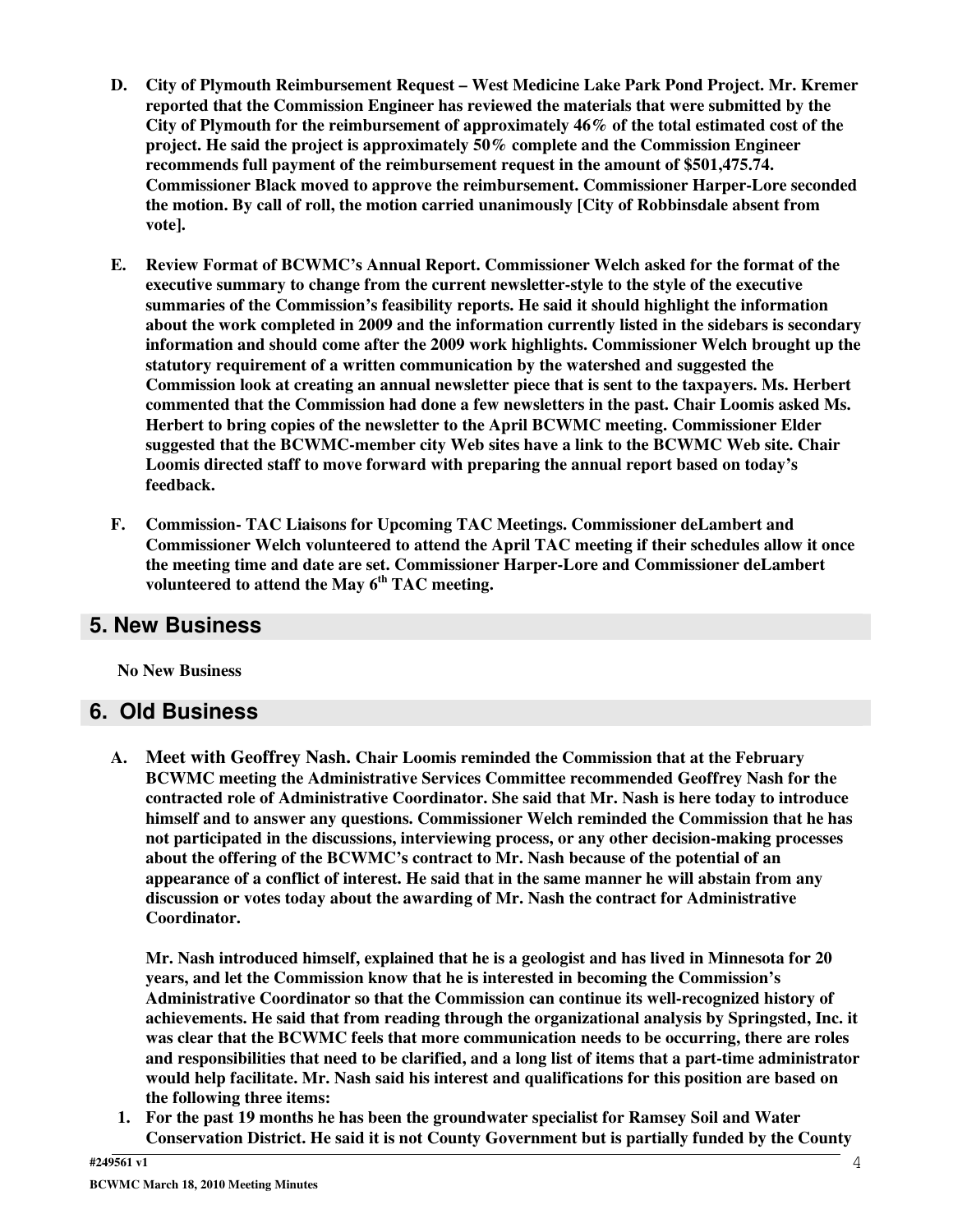**and agricultural fees. He completely revised a groundwater protection plan for the County, which** is now in the County Managers hands. He said he is no longer working for that program as money **for the program has run out and so he is doing other things.**

- **2. He worked for the local environmental firm Wenck & Associates for 16 years. Mr. Nash said he did a lot of work for Minnehaha Creek and for Clearwater River Watershed District so he has had exposure to a lot of monitoring activities and surface water data analysis.**
- **3. He is a manager, appointed by the Hennepin County Board of Commissioners, for the Nine Mile Creek Watershed District, which includes parts of the cities of Minnetonka, Edina, Bloomington, Eden Prairie, and several other communities. Mr. Nash said he has been a manager there for six years and before being appointed as manager he was the chairperson of the Citizens Advisory Committee. He said he resuscitated that committee, which is now up and running and is a functioning and necessary part of a watershed district.**

**He commented that as the BCWMC has been more and more successful, it has been asked to do more and more things and that is where he thinks he could help the Commission. Mr. Nash responded to questions from the Commission. The Commission thanked Mr. Nash and Mr. Nash stepped out of the meeting room for the Commission to discuss the contract.**

**Commissioner Black passed out a draft contract that had been put together by Mr. LeFevere and the Administrative Services Committee members Black, Loomis, and Sundberg. Mr. Elder moved for the Administrative Services Committee to negotiate a draft contract with Mr. Nash. Mr. Stockhaus seconded the motion. The motion carried unanimously [seven votes in favor, City of Minneapolis abstained from the vote, City of Robbinsdale absent from the vote].**

#### **B. TAC Recommendations.**

- **i. Scheduling More Frequent TAC Meetings. Mr. Gustafson reported that the TAC recommends that the Commission direct the TAC to meet once a month in order to complete the work the Commission has been directing to the TAC. The Commission directed the TAC to meet once a month and directed Ms. Herbert to schedule the meetings.**
- **ii. Accelerating CIP Projects. Mr. Gustafson reported that the TAC recommends that the Commission approve a revised CIP that moves the North Branch Channel Restoration project to 2011 from 2012. Commissioner Black moved to approve revising the CIP to move the North Branch Channel Restoration Project to 2011 from 2012. Commissioner deLambert seconded the motion. The motion carried unanimously [City of Robbinsdale absent from vote].**
- **iii. Adding Hidden Lake and Medicine Lake to the 2010 CAMP Program. The TAC recommended against adding Hidden Lake to the CAMP program and recommended it add Medicine Lake only if an educational benefit could be achieved. Commissioner Welch moved to approve adding Medicine Lake to the BCWMC's participation in the 2010 CAMP program if a volunteer is found to monitor the small bay adjacent to the City of Medicine Lake as described by the TAC in its March 11, 2010, memo. Commissioner Black seconded the motion. The motion carried unanimously [City of Robbinsdale absent from vote].**
- **iv. Maintenance of BCWMC Projects. Mr. Gustafson encouraged the BCWMC to put together a policy manual, which could be organized or based on cities' policy manuals. Chair Loomis suggested adding the topic to a future meeting agenda. Mr. Gustafson discussed item by item the seven maintenance issues and recommendations listed in the**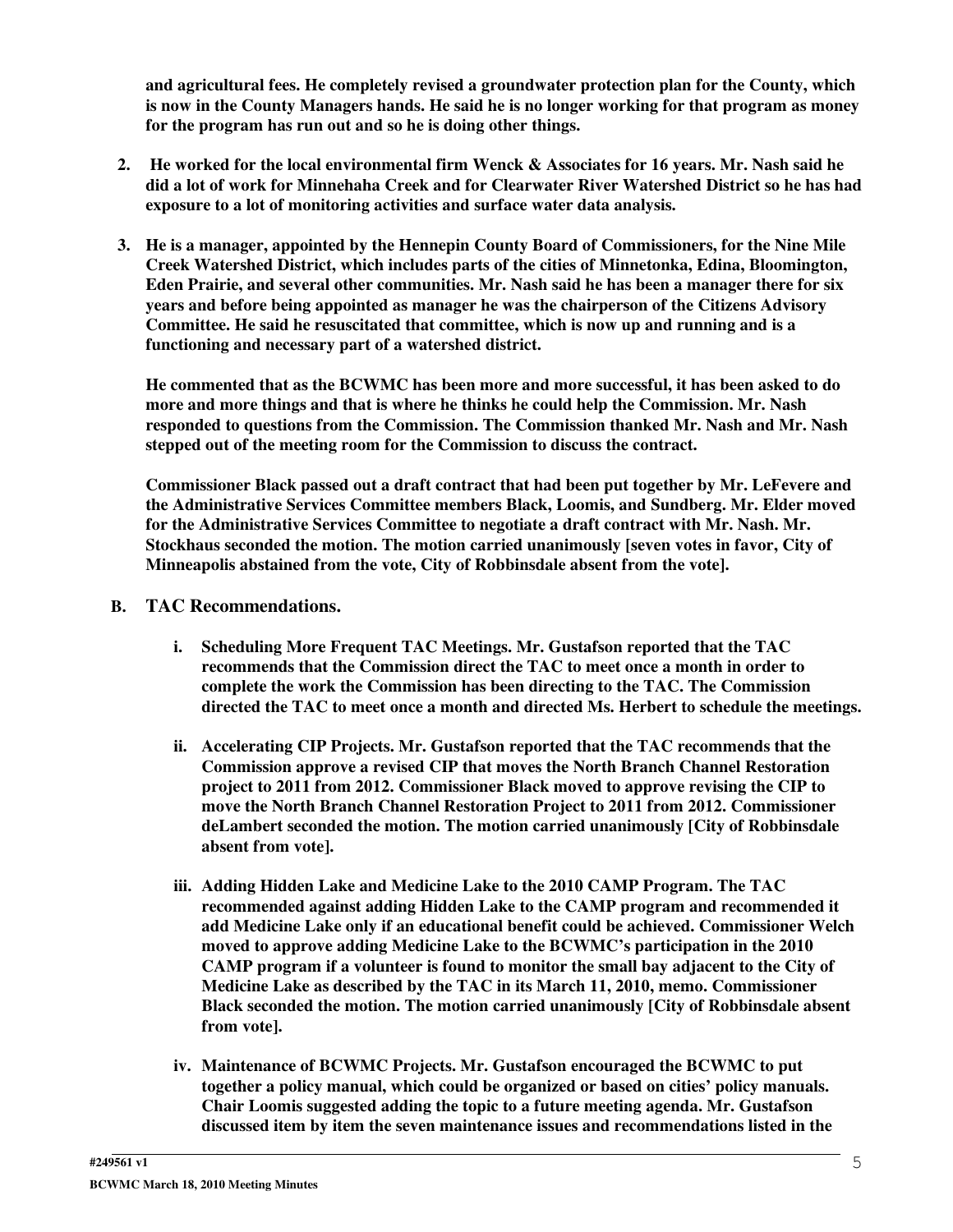**March 11, 2010, TAC memo included in the BCWMC's meeting packet. Commissioner Black moved to table the discussion until the April meeting so commissioners could review the information and discuss it with their TAC representative if needed. Commissioner Harper-Lore seconded the motion. Mr. LeFevere said the information may be more readable in a policy format. Mr. Gustafson suggested the Commission use the TAC's recommendations as a guide until it puts a policy in place. Commissioner Black withdrew her motion and Commissioner Harper-Lore approved to withdraw the motion. Commissioner Black asked that this topic be put on next month's meeting agenda. Chair Loomis directed staff to put the TAC's recommendations into policy format for the Commission's review and discussion.**

- **v. TMDLs. Mr. Gustafson reported that the TAC tabled indefinitely discussion of the E. coli TMDL. He stated that the Commission could direct the TAC to review the Sweeney Lake TMDL when the final draft is ready and when a technical presentation of the TMDL could be given to the TAC.**
- **C. Joint and Cooperative Agreement for Stream Bank Restoration on the Main Stem of Bassett Creek. Mr. LeFevere explained that last fall a cooperative agreement between the BCWMC and Golden Valley was drafted but was put on hold until the cities of Golden Valley and Crystal worked out their cooperative agreement. He reported that it has been worked out and now the Cooperative Agreement between the BCWMC and Golden Valley is ready for adoption. Commissioner Black moved to approve the Cooperative Agreement for the Bassett Creek Main Stem Restoration Project. Commissioner Welch seconded the motion. Chair Loomis asked the Commission to include in the motion that Vice Chair Black can sign the agreement on behalf of the Commission. She explained that since she signed it on behalf of the City of Golden Valley she would like the Vice Chair to sign on behalf of the Commission. Commissioner Black said she agreed to that as a friendly amendment to her motion. Commissioner Welch agreed. The motion carried unanimously [City of Robbinsdale absent from vote].**
- **D. Draft Minor Plan Amendment. Mr. Kremer reminded the Commission that it authorized staff at the February BCWMC meeting to prepare the draft minor plan amendment for adding projects to the BCWMC's CIP. Mr. Kremer said the draft includes adding three projects under the minor plan amendment: Bassett Creek Main Stem Channel Restoration in Golden Valley, North Branch Channel Restoration in Crystal, and the modification of the Wirth Lake outlet in the City of Golden Valley. He recommended that the Commission submit its minor plan amendment request to BWSR by early April.**

**Commissioner Welch commented that this draft minor plan amendment has the Commission** moving ahead with putting the Wirth Lake outlet in the CIP that is expected to be part of an **approved TMDL. He said the Commission hasn't yet made a decision on the Commission's role for funding projects under TMDL implementation plans. Chair Loomis commented that she didn't see how moving ahead with adding the Wirth project to the CIP locks the Commission in. Mr. Kremer added that previously the Commission authorized a project for Wirth Lake. He said the project described in the draft minor plan amendment was identified by the Commission as an alternative project to the second ponding project that has been on hold. Mr. Kremer said there is money left in the Wirth project fund to fund this project identified in the draft minor plan amendment.**

#### **[Commissioner Elder departs]**

**Commissioner Welch commented that this Wirth project is the first project with the TMDL tag being proposed to be added to the CIP. Commissioner Black commented that if the TMDL were removed then the Commission would likely highly recommend the project for funding.**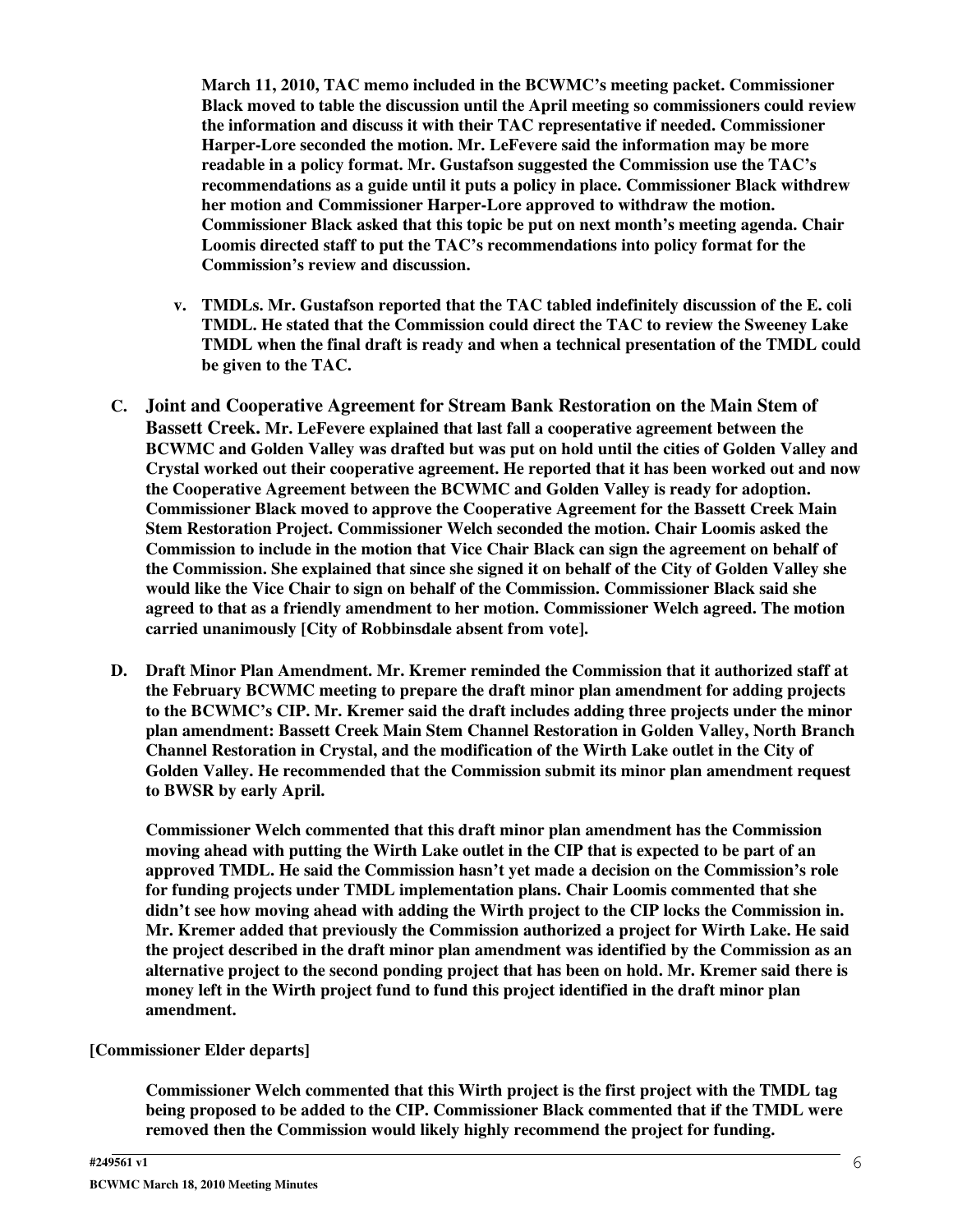**Commissioner Welch asked Mr. Kremer that if the Commission did not advance the Wirth project** this year, would the Commission have a hole in the CIP where there is the potential to levy without **having projects to levy for. Mr. Kremer responded that the only thing that would happen is that the Commission would delay the project by a year. Commissioner Welch moved to approve a revised draft minor plan amendment that removes the Wirth Outlet project and just includes the two channel restoration projects in the minor plan amendment for submission to BWSR. Acting Commissioner Hoshal seconded the motion. Commissioner Black stated that she would not support the motion. The motion carried with six votes in favor, one vote against [City of Plymouth], and two votes absent [Cities of New Hope and Robbinsdale].**

#### **E. TMDL Updates**

- **i. Wirth Lake TMDL. Mr. Kremer reported that the Wirth Lake TMDL is supposed to be available in mid April and the public meeting is supposed to be scheduled for late April or early May.**
- **ii. Sweeney Lake TMDL. Mr. Kremer said the Sweeney Lake TMDL revisions were sent from SEH to the MPCA and that Brooke Asleson of the MPCA indicated it would have comments by the end of April.**
- **iii. Medicine Lake TMDL. Mr. Kremer said the draft TMDL has been sent to the stakeholders. He said the Commission may want to direct the TAC to provide comments to the Commission on the TMDL. Chair Loomis directed the TAC to review the Medicine Lake TMDL at its April meeting and directed staff to provide its analysis to the Commission at the April meeting and to the TAC when the analysis is ready.**
- **iv. Bassett Creek Main Stem – E. Coli. Mr. Kremer explained that the memo in the meeting packet discusses the conference call between the Commission Engineer and various Commission and TAC representatives and Brooke Asleson and Barb Peichel of the MPCA. He said that unless the Commission directs the MPCA to do otherwise the Bassett Creek E. coli TMDL will be included in the upper Mississippi River E. Coli TMDL. He reported that the draft TMDL is expected to be ready in 2012.**

**Mr. Kremer said the MPCA is requesting that future TMDLs be handled as watershedwide TMDLs. Mr. Kremer stated that the remaining TMDLs in the Bassett Creek Watershed include the Northwood Lake nutrient TMDL, the Bassett Creek Main Stem biota TMDL, and the Bassett Creek Main Stem E. coli TMDL. He said the MPCA indicated that it is delaying the completion of additional TMDLs for biota impairments because they are reviewing their standards and the review will take a couple of years.**

**Mr. Kremer said there could be an alternative for the Northwood Lake TMDL. He said Northwood fits more into the classification for a wetland than a lake and the Commission could ask the MPCA to consider removing Northwood Lake from the impaired list on the grounds that it is a wetland.**

**Mr. Kremer said the issues in front of the Commission are whether it wants to withdraw the Main Stem E. coli TMDL from the upper Mississippi River E. coli TMDL, does the Commission want to proceed with a watershed-wide TMDL, and does the Commission want to get Northwood Lake classified as a wetland so that it is no longer considered an impaired lake. Chair Loomis said it sounds like the Commission doesn't need to take action at this time.**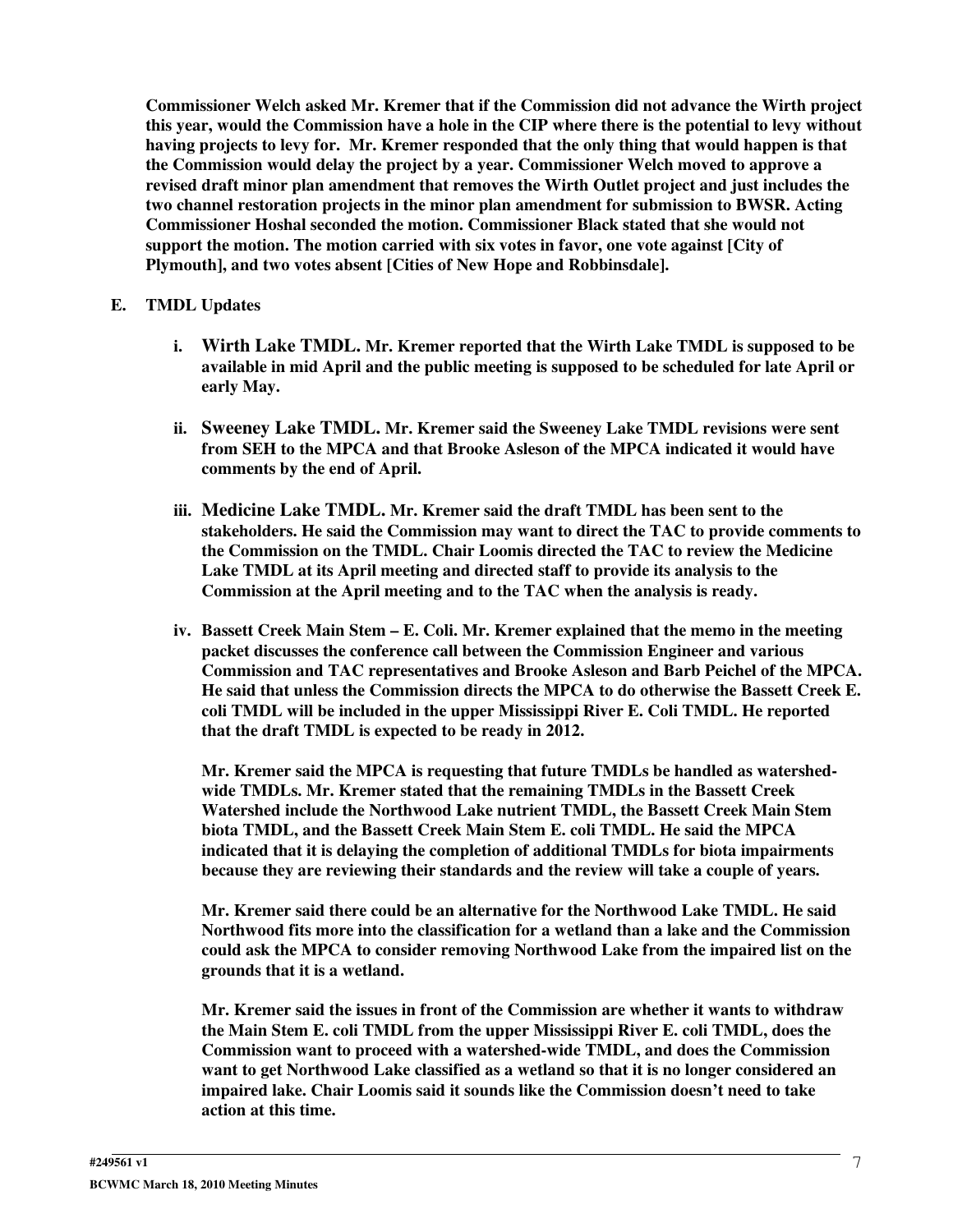- **F. Update on Cultural Resource Review Process for RMP. Mr. Kremer said the draft protocols that were approved by the BCWMC were submitted to the U.S. Army Corps of Engineers for review. He reported that the Corps forwarded the protocols to staff members and the MPCA for review. Mr. Kremer said he expects the reviews to be completed in the next couple of weeks.**
- **G. 2009 Flood Control Features Inspection. Mr. Kremer said there is a copy of the inspection report in the meeting packet. He said it is the Commission Engineer's recommendation that copies be forwarded to the DNR and the Corps and copies provided to Mn/DOT and the cities. Commissioner Black moved to approve the actions described by Mr. Kremer. Commissioner Welch seconded the motion. The motion carried unanimously [Cities of New Hope and Robbinsdale absent from vote].**
- **H. Review Robbinsdale Comments on BCWMC Review of Local Surface Water Management Plan and Resolution 10-04 Approving the Plan. Deferred to later in agenda.**
- **I. Education Committee**
	- **i. Education Grant Contract Extension – Meadowbrook Elementary. Commissioner Black moved to approve an extension of the grant agreement with Meadowbrook Elementary to June 30, 2010. Commissioner Harper-Lore seconded the motion. The motion carried unanimously [Cities of New Hope and Robbinsdale absent from vote].**
	- **ii. Education Grant Reimbursement Request – Birchview Elementary. Commissioner Harper-Lore moved to approve payment of \$180 for the education grant for Birchview Elementary. Commissioner Black seconded the motion. The motion carried unanimously [Cities of New Hope and Robbinsdale absent from vote].**

**[Commissioner Welch departs meeting]**

- **H. Review Robbinsdale Comments on BCWMC Review of Local Surface Water Management Plan and Resolution 10-04 Approving the Plan. Mr. Kremer said the City of Robbinsdale responded favorably to the BCWMC's comments on the City's Local Surface Water Management Plan (Plan). He said the Commission Engineer recommends that the Commission approve the Plan and approve the Commission's Resolution 10-04 approving the City's Plan. Commissioner Black moves to approve Resolution 10-04. Commissioner deLambert seconded the motion. The motion carried unanimously [Cities of Minneapolis, New Hope, and Robbinsdale absent from vote].**
- **I. Education Committee**
	- **iii. Seed Packets. Commissioner Black reported that the Education Committee would like to purchase 300 seed packets to give away to residents at education events. She said the cost would not exceed \$235 and would come from the Education and Public Outreach budget. Commissioner Black moved to approve the purchase of the seed packets at a cost not to exceed \$235. Commissioner deLambert seconded the motion. The motion carried unanimously [Cities of Minneapolis, New Hope, and Robbinsdale absent from vote].**

## **7. Communications**

- **A. Chair:**
	- **i. Chair Loomis reported that the Commission received a communication from the Minnesota Department of Natural Resources about an aquatic vegetative management program for Lost Lake. Mr. Kremer stated that in response to the communication, Jim Herbert of Barr Engineering forwarded to the DNR copies of the data that has been collected on Lost Lake, including some vegetation surveys. He said he thinks the DNR is asking whether the**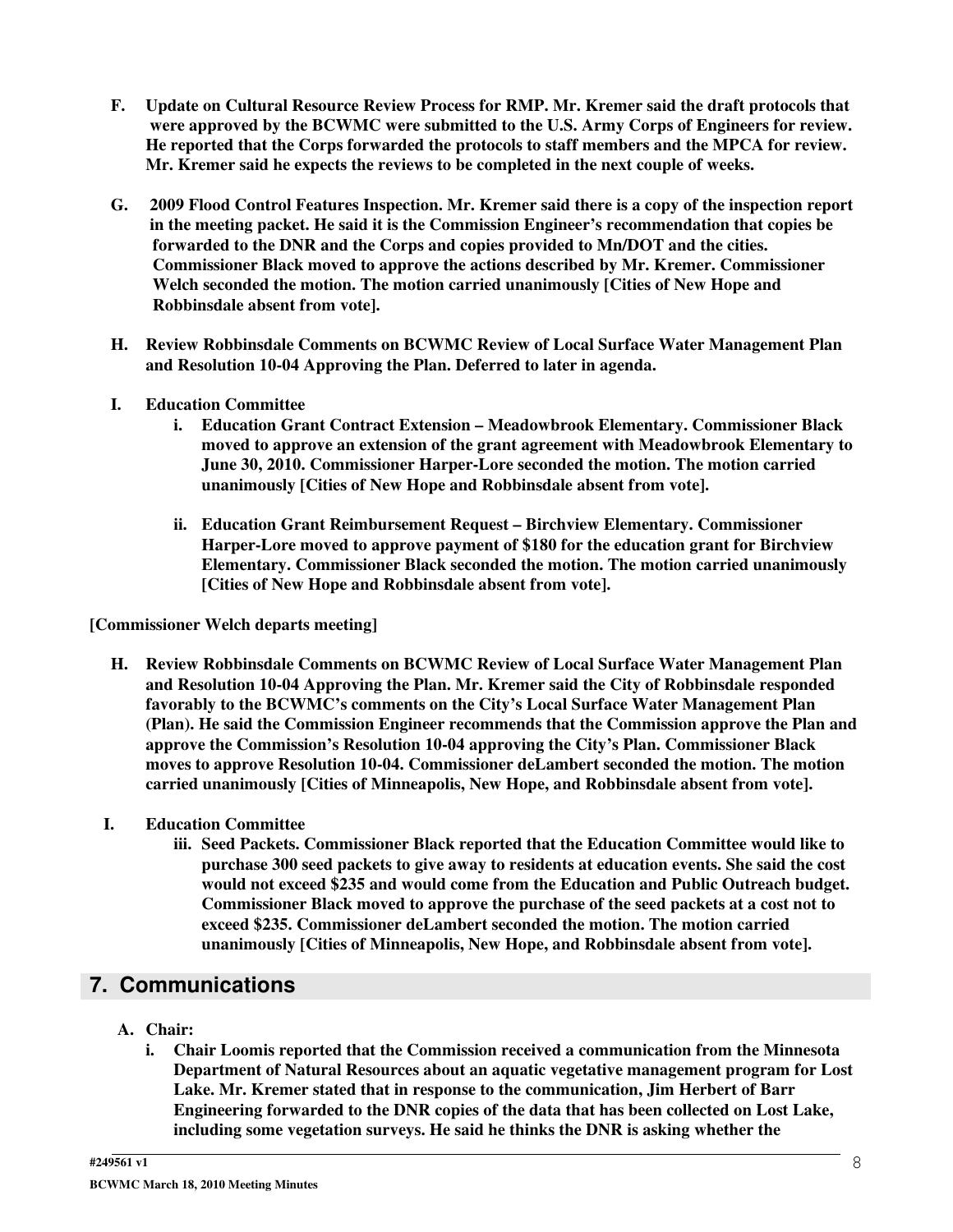**Commission would like to participate in the development of the vegetative management plan. Mr. Kremer said he doesn't think the Commission needs to participate in the development of the plan. He stated that the DNR could ask the Commission to participate once the plan is developed. Chair Loomis said she would respond via e-mail to the DNR that the BCWMC doesn't plan to participate in the development of the plan but that the DNR could contact the City of Plymouth about the plan development.**

**ii. Chair Loomis reported that at the February BCWMC meeting the Commission discussed a Theodore Wirth Golf Course bridge replacement. She said that at the meeting the Commission asked why DNR permission wasn't required for the project and the City of Golden Valley responded that the project wasn't located in a protected waterway. Chair Loomis explained that after the meeting the City of Golden Valley found out that DNR permission is needed for the project and the City has obtained it.**

#### **B. Commissioners:**

**i. Commissioner Harper-Lore introduced herself as the new BCWMC Commissioner representing the City of Minnetonka. She stated that she has been a resident of Minnetonka for 20 years and has recently retired from her career and is eager to give back to her community. Commissioner Harper-Lore explained that she taught restoration and management of native plant communities at the University of Minnesota for nine years, worked for Mn/ DOT for four years, and worked for 16 years for the Federal Highway Administration as their only vegetation specialist for the United States. She explained that she has traveled the country working on policy issues, research projects, and the sharing of technical information between the 50 states to help them improve their corridors. Commissioner Harper-Lore stated that those corridors add up to 12 million acres of land that she was helping take care of during her 16 years with the Federal Highway Administration.**

#### **C. Committees:**

**i. Commissioner Black highlighted that there were two communications from the Education Committee in the Commission meeting packet. She said one communication was regarding the upcoming rain garden workshops scheduled at locations in the watershed. Commissioner Black said the other communication was a summary of the Education Committee's teacher focus group.**

#### **D. Counsel:**

- **i. Mr. LeFevere reported that he met with the MN Board of Water and Soil Resources regarding ways to facilitate Plan amendments to have as much flexibility as possible to do projects without doing a Plan amendment or if a Plan amendment was necessary then making it a minor Plan amendment. Mr. LeFevere commented that there were representatives from Shingle Creek there as well as Michael Welch. He said some strategies were designed and the Shingle Creek / West Mississippi Watershed Commissions are in the process of implementing them. Mr. LeFevere said his recommendation is that he follow the process and keep the BCWMC posted.**
- **E. Engineer:**
	- **i. Mr. Kremer reported that he attended the BWSR listening sessions and that BWSR indicated that summaries of the listening sessions that took place around the state would be available in the next few weeks. He said he would have that information forwarded to the Commission when it is available. Mr. Kremer said the session he attended focused primarily on the water plan that is being developed for the state of Minnesota and is being conducted by the University of Minnesota. He said there is an online survey currently being conducted as part of the development process of that plan.**